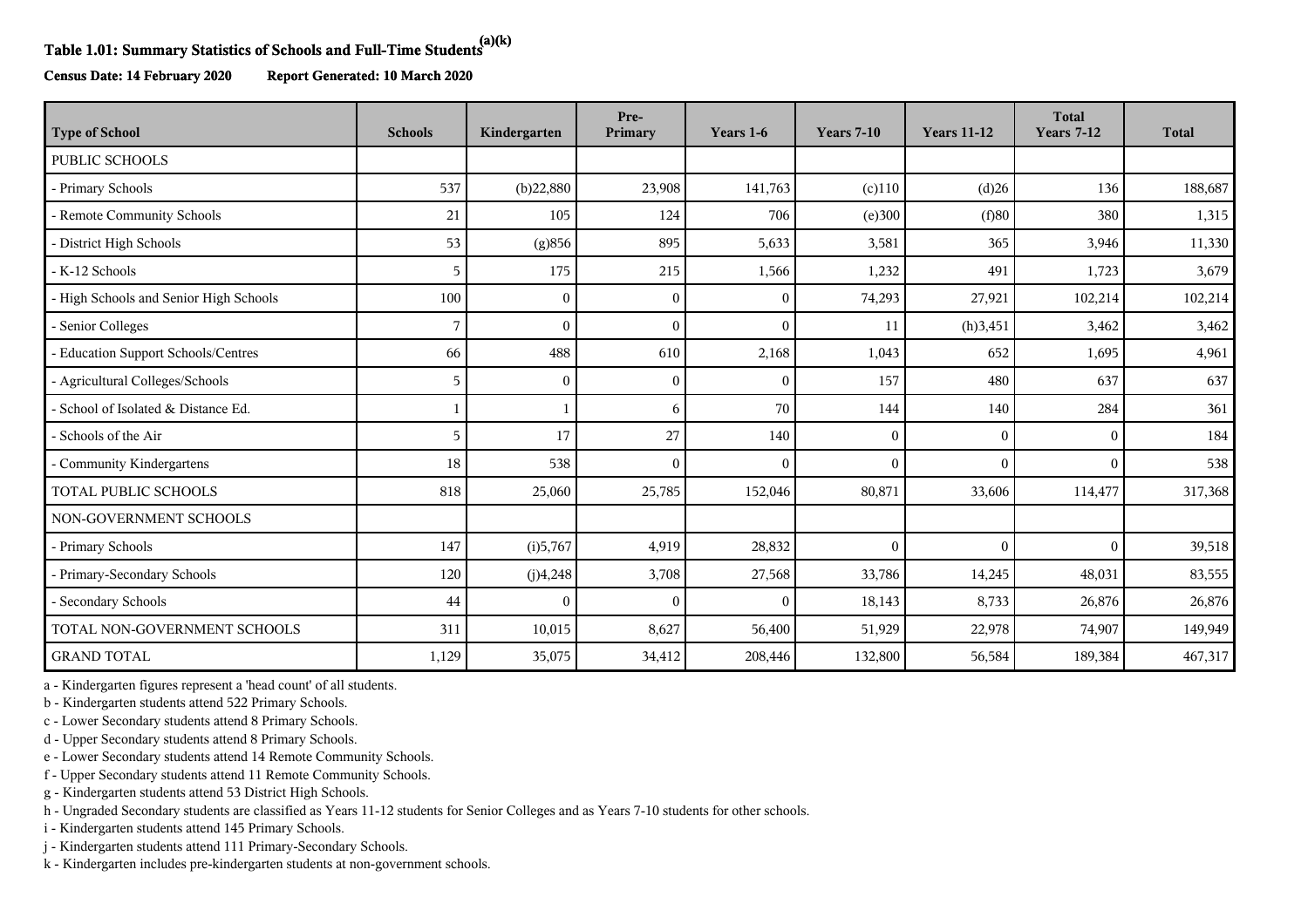## **Table 1.01: Summary Statistics of Metropolitan Schools and Full-Time Students(a)(k)**

**Census Date: 14 February 2020 Report Generated: 10 March 2020**

| <b>Type of School</b>                    | <b>Schools</b> | Kindergarten | Pre-<br>Primary | Years 1-6    | <b>Years 7-10</b> | <b>Years 11-12</b> | <b>Total</b><br><b>Years 7-12</b> | <b>Total</b> |
|------------------------------------------|----------------|--------------|-----------------|--------------|-------------------|--------------------|-----------------------------------|--------------|
| PUBLIC SCHOOLS                           |                |              |                 |              |                   |                    |                                   |              |
| - Primary Schools                        | 356            | $(b)$ 18,778 | 19,450          | 114,567      | (c)0              | (d)0               | $\theta$                          | 152,795      |
| - District High Schools                  | 2              | (g)107       | 116             | 666          | 726               | $\overline{0}$     | 726                               | 1,615        |
| - K-12 Schools                           |                | 39           | 56              | 420          | 310               | 141                | 451                               | 966          |
| - High Schools and Senior High Schools   | 72             | $\Omega$     | $\Omega$        | $\mathbf{0}$ | 59,277            | 22,635             | 81,912                            | 81,912       |
| - Senior Colleges                        | 5              | $\Omega$     |                 | $\theta$     | 11                | (h)2,373           | 2,384                             | 2,384        |
| <b>Education Support Schools/Centres</b> | 53             | 465          | 580             | 2,005        | 870               | 543                | 1,413                             | 4,463        |
| School of Isolated & Distance Ed.        |                |              | 6               | 70           | 144               | 140                | 284                               | 361          |
| Community Kindergartens                  | 15             | 401          |                 | $\Omega$     | $\Omega$          | $\overline{0}$     | $\Omega$                          | 401          |
| TOTAL PUBLIC SCHOOLS                     | 505            | 19,791       | 20,208          | 117,728      | 61,338            | 25,832             | 87,170                            | 244,897      |
| NON-GOVERNMENT SCHOOLS                   |                |              |                 |              |                   |                    |                                   |              |
| - Primary Schools                        | 101            | (i)4,676     | 3,978           | 23,167       | $\Omega$          | $\Omega$           | $\Omega$                          | 31,821       |
| - Primary-Secondary Schools              | 81             | (j)3,473     | 3,021           | 22,670       | 29,239            | 12,820             | 42,059                            | 71,223       |
| Secondary Schools                        | 32             |              |                 | $\theta$     | 14,918            | 7,677              | 22,595                            | 22,595       |
| TOTAL NON-GOVERNMENT SCHOOLS             | 214            | 8,149        | 6,999           | 45,837       | 44,157            | 20,497             | 64,654                            | 125,639      |
| <b>GRAND TOTAL</b>                       | 719            | 27,940       | 27,207          | 163,565      | 105,495           | 46,329             | 151,824                           | 370,536      |

a - Kindergarten figures represent a 'head count' of all students.

b - Kindergarten students attend 353 Primary Schools.

c - Lower Secondary students attend 0 Primary Schools.

d - Upper Secondary students attend 0 Primary Schools.

e - Lower Secondary students attend 0 Remote Community Schools.

f - Upper Secondary students attend 0 Remote Community Schools.

g - Kindergarten students attend 2 District High Schools.

h - Ungraded Secondary students are classified as Years 11-12 students for Senior Colleges and as Years 7-10 students for other schools.

i - Kindergarten students attend 99 Primary Schools.

j - Kindergarten students attend 76 Primary-Secondary Schools.

k - Kindergarten includes pre-kindergarten students at non-government schools.